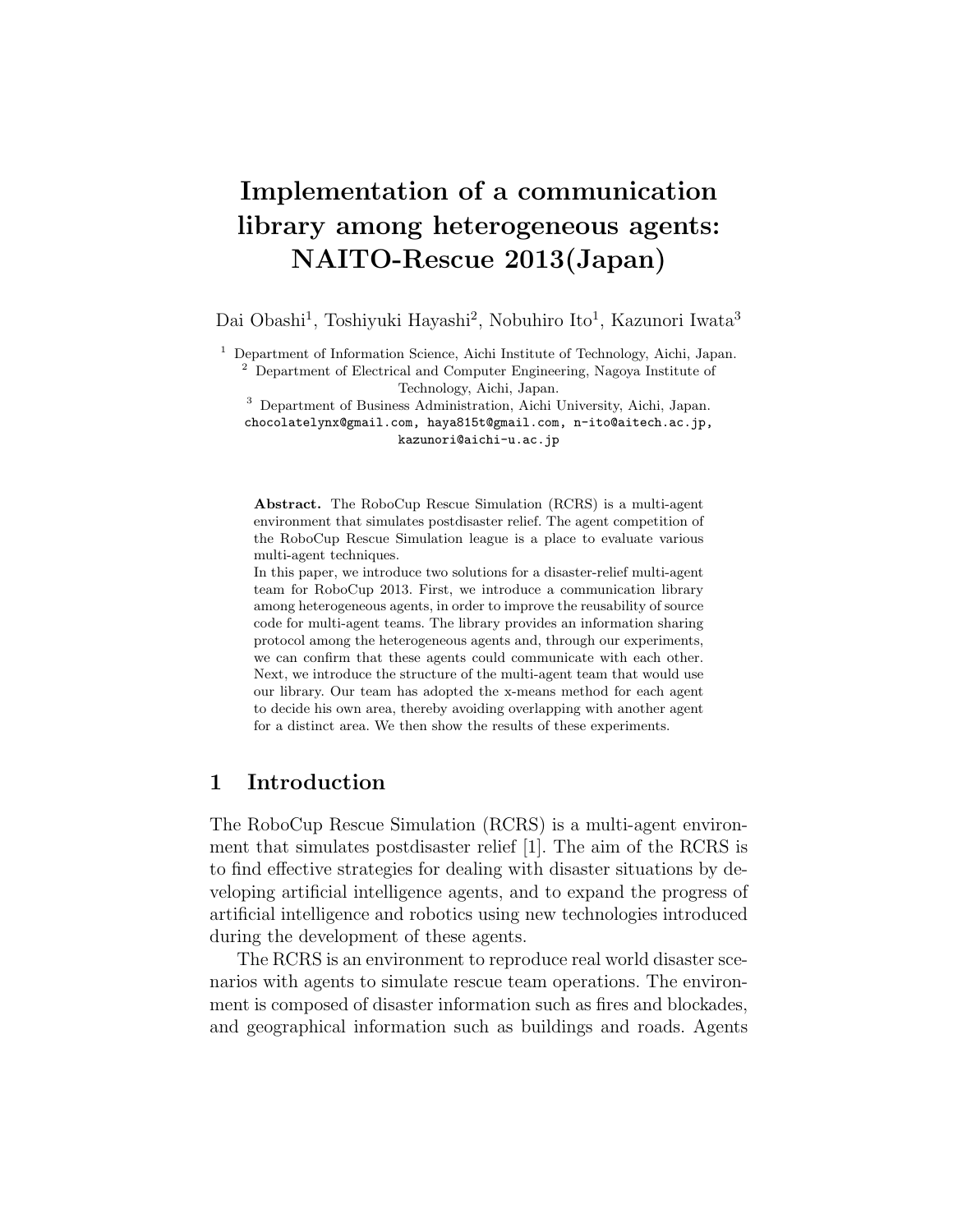consist of modeled rescue teams so the fire brigade agent must extinguish fires, the police force agent must clear road blockages and the ambulance team agent must rescue victims. The fire station, police office, and ambulance center must manage the relevant fire, police, and ambulance teams. To find an effective strategy, many researchers and developers have been working toward the development of multi-agent teams.

The agent competition of the RoboCup Rescue Simulation league is a place to evaluate various multi-agent techniques. In this paper, we introduce two solutions, namely a communication library and an approach for the design of our agents for a disaster-relief, multi-agent team for RoboCup 2013. In Chapter 2, we introduce the Communication Library. The purpose of this library is to improve the reusability of source code for multi-agent teams. The library provides an information sharing protocol among the heterogeneous agents and we can confirm through our experiments that these agents that used our library could communicate with each other. In Chapter 3, we describe an agent developed using our library. Our team adopted the x-means method for each agent to decide his own area. This method can avoid overlapping of agents for a distinct area and this is confirmed by experiment. In Chapter 4, we present our conclusions.

## **2 Communication Library**

## **2.1 Communication problem in the RCRS**

The current RCRS has several problems, including low reusability of agents. Researchers and developers have to develop an entire multiagent team to apply their effective strategies to the RCRS. Therefore, it is important to reuse the agents of the RCRS in order to simplify the development of multi-agent teams. However, reusability is low because developers individually design unique communication standards for their own agents. To solve this problem, it is necessary to unify communication standards.

## **2.2 Overview of Communication Library**

In order to solve the problems in the RCRS, a prototype of the RoboCup Rescue Simulation Communication System (RCRSCS) li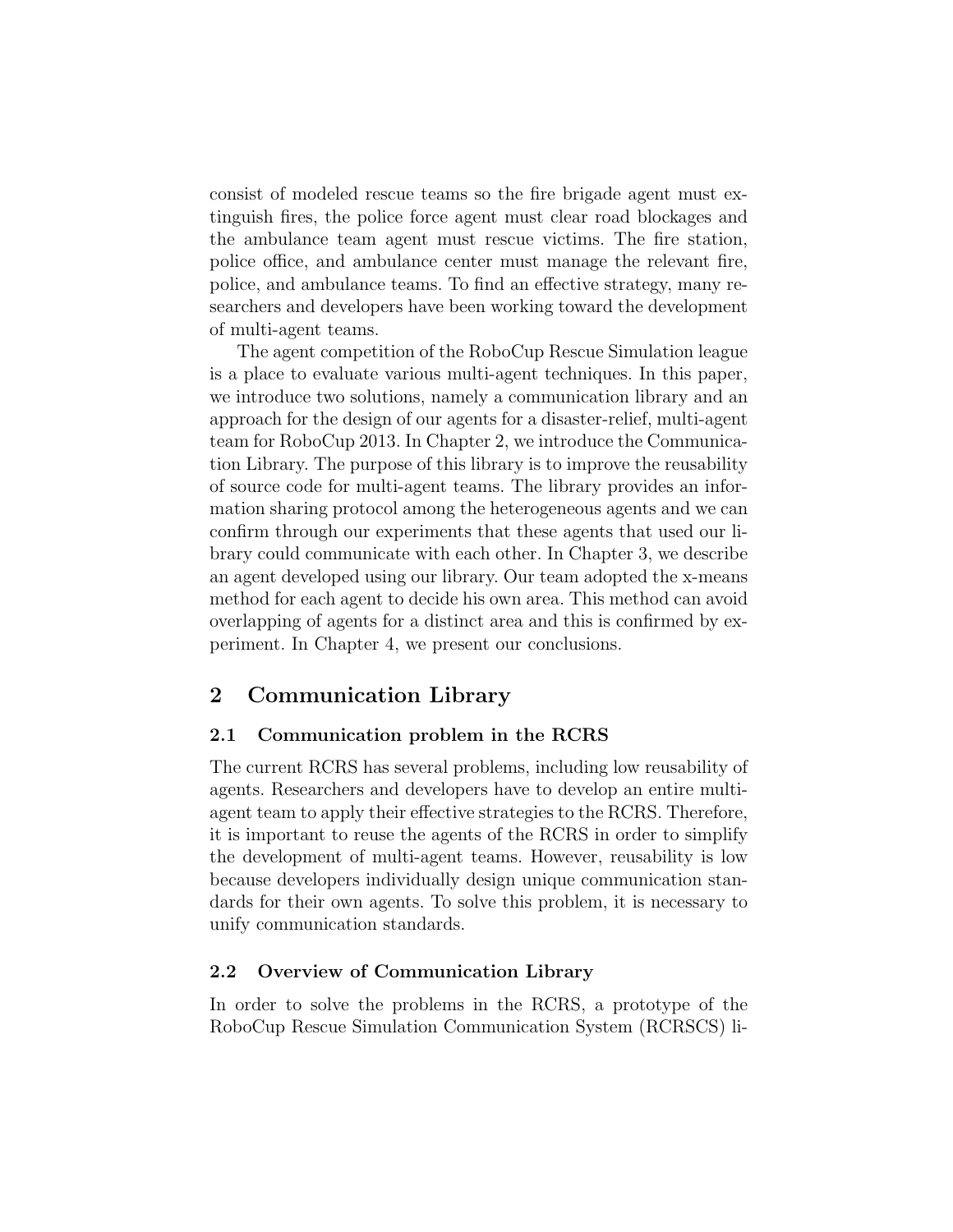brary has been developed [2]. The RCRSCS library provides a protocol for designing and implementing actions for agents and their teams. When a multi-agent team is designed with the communication library, we can prepare a center agent, which is a leader agent, and other agents, which are member agents. The center (leader) agent can give global instructions to member agents. These members can behave autonomously according to the instructions from the center agent. As a result, the RCRSCS library achieves an improvement in reusability of the multi-agent teams. The RCRSCS library is structured on the basis of the concept of FIPA ACL [3], one of the multi-agent communication languages, and this structure is shown in Figure 1.



**Fig. 1.** Structure of RCRSCS library

Communications consist of multiple messages. Each message consists of the **Message Type** and multiple **data**. Each data consists of **Data Type** and multiple **value**s.

The **Message Type** is classified into one of three; the **Information Message** is used for sending information obtained from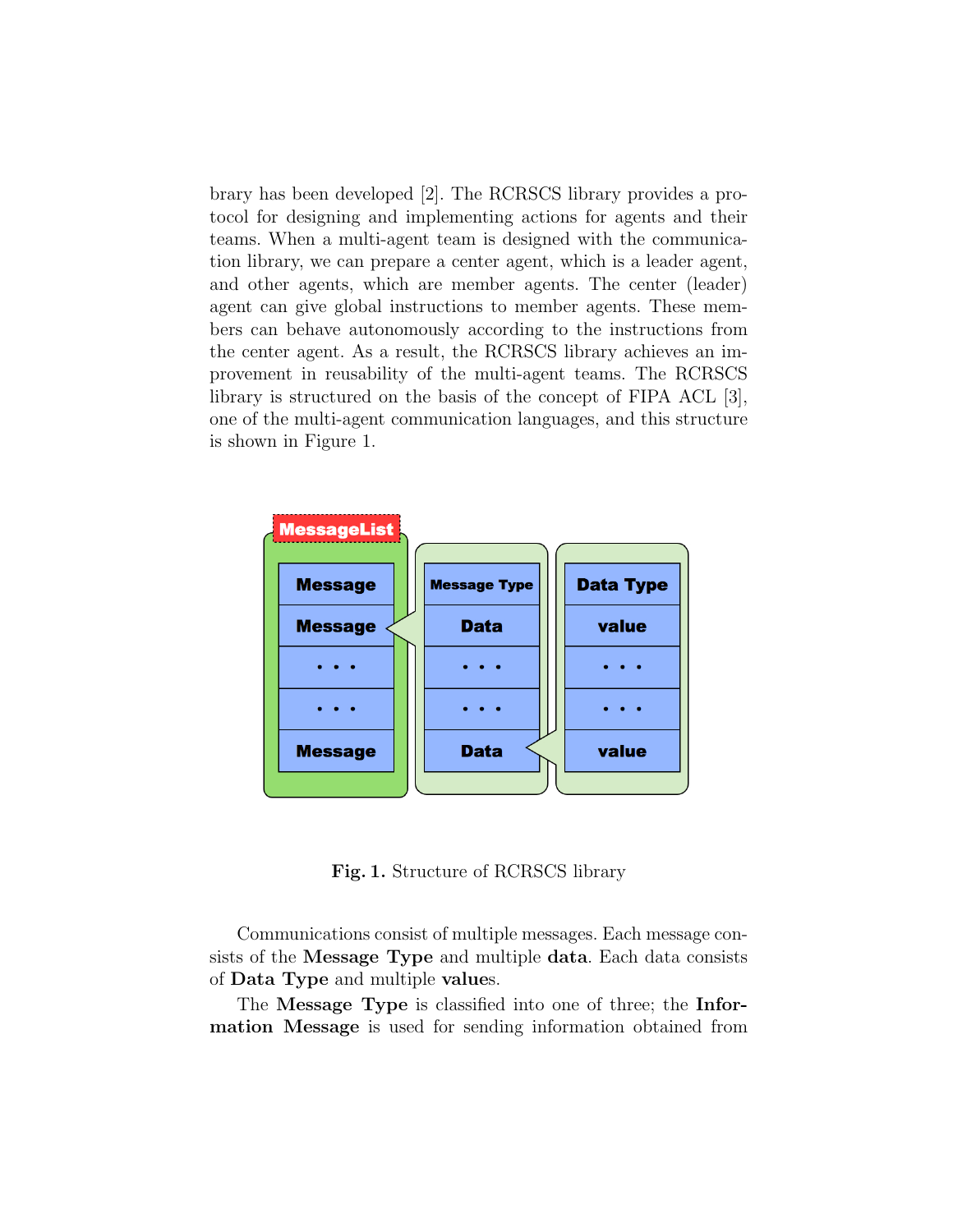the disaster area to other agents and center agents, the **Task Message** is used for task (instruction) messages from a center agent to other agents while the **Report Message** is used for reporting the result of the given task back to the center agent. Each message is divided into detailed information about buildings, blockades, etc.

When a message is sent, it is automatically converted into a bit sequence so a message passing through the library does not waste resources, although message length per simulation step is restricted by the RCRS rules [4].

#### **2.3 A problem of the RCRSCS library**

The prototype RCRSCS library contains some problems, as follows:

- 1. Types of **Task Message**s are insufficient.
- 2. In message passing, some settings for multicast are required.
- 3. There is little documentation.
- 4. There are still some bugs.

In this paper, we focus on point 1. The prototype library assumes the following two points:

- **–** There are center agents.
- **–** There is damage caused by the disaster, which agents should overcome.

In terms of the first point, a center (leader) agent should be elected in the case where none exist. For the second point, we must assume a situation where all damages caused by the disaster have been recovered. To solve these problems, it is necessary to design new **Task Message**s.

#### **2.4 New Task Messages**

We designed new **Task Message**s to solve the problems described above and these are shown in Table 1.

The **Scout Area Message** is an order for agents to search for damage and civilians in a specified area. The **Decide Leader Task Message** is an order to elect a center (leader) agent if one is required.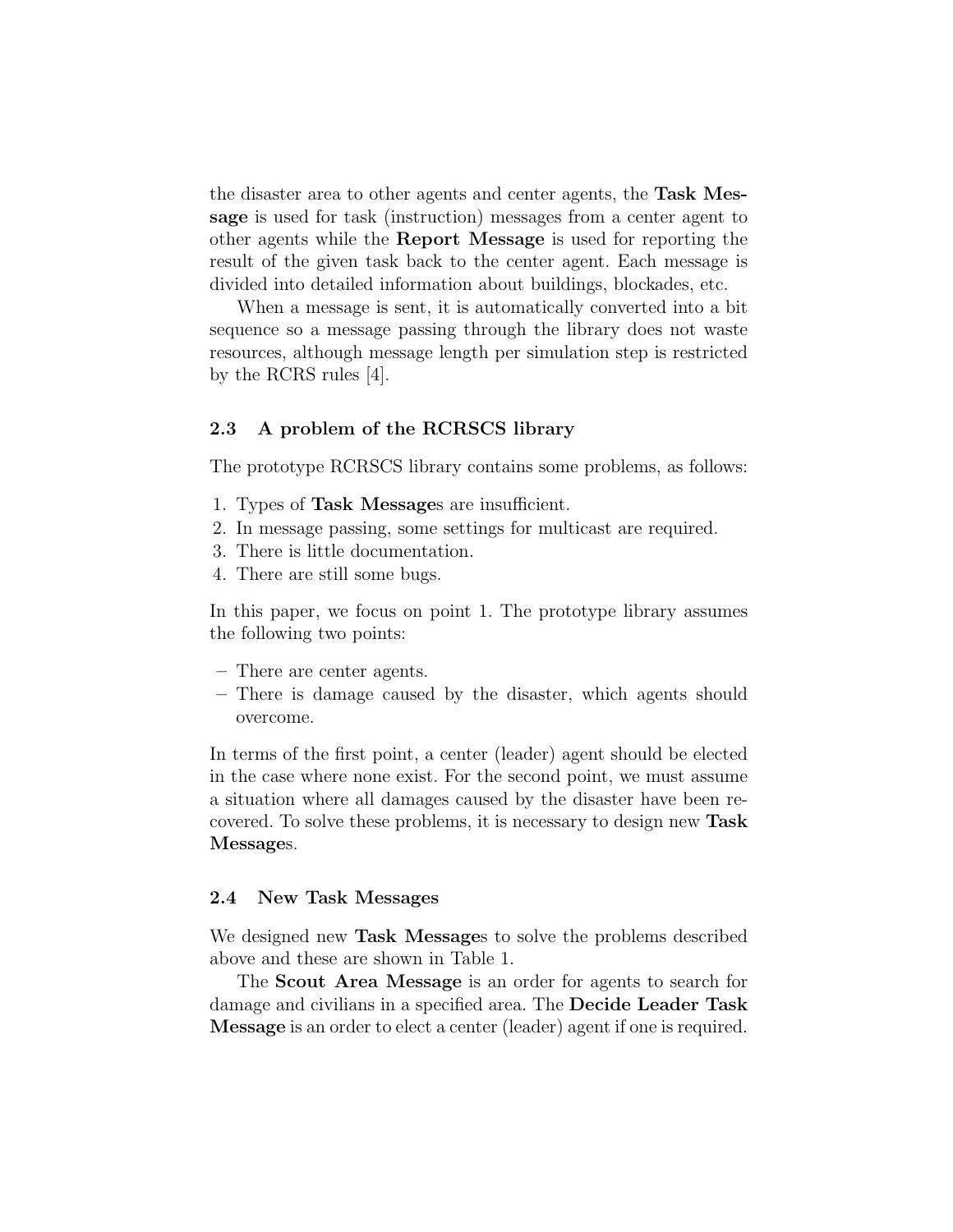**Table 1.** New Task Message

| <b>Task Message</b>        | Elements                                                           |
|----------------------------|--------------------------------------------------------------------|
|                            | <b>Scout Area Task Message</b>   agent ID, scout work area ID list |
| Decide Leader Task Message | agent ID                                                           |

#### **2.5 Evaluations for the library**

We confirmed the effectiveness of our improved library through experiments. We asked a few teams to implement a multi-agent team using our library. We used the agents as samples and created mixed agents by combining them. Then we performed ten simulations for each agent. To evaluate our library, we compared the sample agent with the mixed agent for the ratio of the number of **Task** and **Report Message**s. If the mixed agents could correctly communicate with each other, the number of **Report Message**s became equal to the number of **Task Message**s, because one **Task Message** requires one **Report Message**. The sample agent had the ability to perform the contents of received **Task Messages**.

The results of the experiments are shown in Table 2,

**Table 2.** The average ratio of the report and task messages

| Team         | Report Message / Task Message (%) |
|--------------|-----------------------------------|
| Sample Agent | 73.53                             |
| Mixed Agent  | 74.49                             |

which shows the total number of **Report** and **Task Message**s in 300 steps of simulation. From Table 2, we can confirm that the result of the sample agent is close to that of the mixed agent. The ratio of **Report** and **Task Message**s is not 100% because an agent can not receive the **Report Message** if the agent died during the message passing, nor can the agent receive the message when the simulation is finished.

As a result, we can confirm that our library performed properly.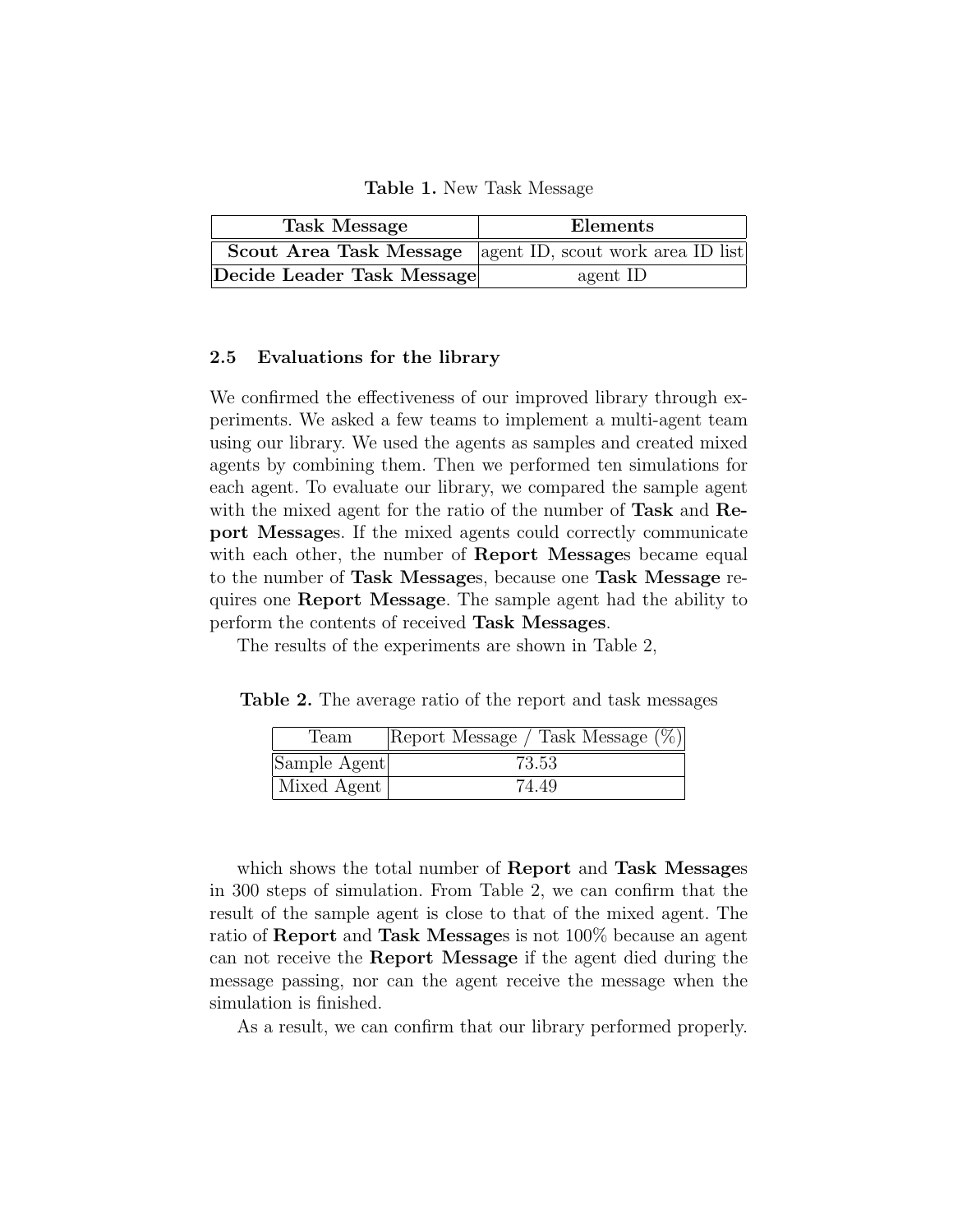We implemented our multi-agent team as a sample agent for our library. In the following section, we describe an approach for our agent.

## **3 Agent**

#### **3.1 Common approach to every agent**

The agent's priority is to search for damage (fire, victim, blockade) caused by the disaster. Each agent is responsible for a specific area so as to avoid searching in the same place, agents use the xmeans method to decide their own area. Inputs of the x-means are the coordinates of buildings. X-means [5] is a clustering technique, which minimizes BSI (Bayesian information criterion). As a result, the buildings are divided into clusters according to the distance between buildings. Each cluster consists of buildings that are closer to its neighbors than the average distance of each building. Agents used our communication library.

## **3.2 Fire Brigade**

Fire Brigades extinguish small fires in a specific order. First, the Fire Brigade selects small fires that they can extinguish. Second, they select fires in their own area and finally, other fires. The xmeans clustering ensures that the distance between the buildings of one area and another is sufficient to contain the slow spread of fires.

### **3.3 Ambulance Team**

The highest priority is to rescue civilians; therefore, the Ambulance Team has to rescue as many as possible. To decide which civilian the Ambulance Team has to rescue, we introduce the following approach.  $(1) =$  (The number of steps required to rescue a civilian) +

(The number of steps required to get to the nearest refuge)  $(2) =$  (The number of steps that the civilian can survive through) If  $(1)$  <  $(2)$ , the Ambulance Team rescues the civilian on the basis of the abovementioned two factors, in ascending order.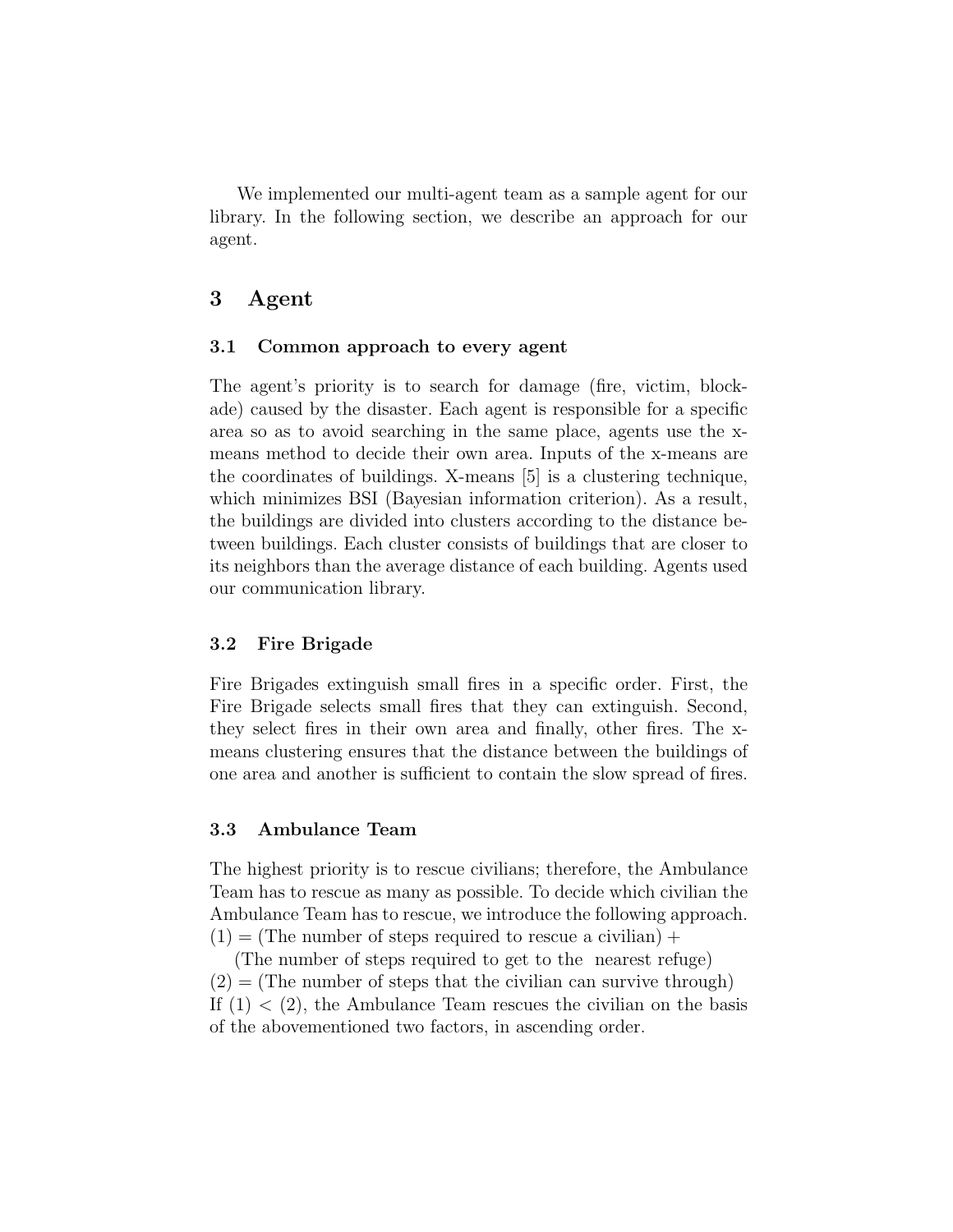## **3.4 Police Force**

First, the Police Force clears blockades that agents are buried under. Second, they clear blockades on the main roads, which are decided by the Min-Cut method [6].Third, they clear blockades that prevent agents from passing through. Fourth, they clear other blockades. Inputs of the Min-Cut are the vertices and edges of a graph. The coordinates of the intersection of roads are regarded as vertices of a graph, while connections between the roads are regarded as edges. The weight of all the edges is one. The Min-Cut is a method to find the minimum cut of an undirected, edge-weighted graph. The minimum cut is a set of edges that divide into two or more connected graph components. In other words, if the roads (edges) of minimum cut become unavailable, the agent can not get to their destination. Therefore, the minimum cut is regarded as the main roads.

#### **3.5 Result**

By clustering buildings, agents are placed evenly and properly on the map. Therefore they can search for damages caused by the disaster more quickly.

Blockades don't prevent agents from passing through so much, because the Police Force clears blockades on the main roads based on a priority basis. But the main road becomes congested, while agents can't search for damages, except for damages around main roads. We'll improve planning path problem in near future.

## **4 Conclusion**

In this paper, we have introduced two solutions for a disaster-relief multi-agent team of RoboCup 2013. Because we have improved the expressive ability of the RCRSCS library, the problems of the prototype library are solved. We have confirmed the effectiveness of our improved library through experiments. In the future, we will confirm the effectiveness by using various algorithms.